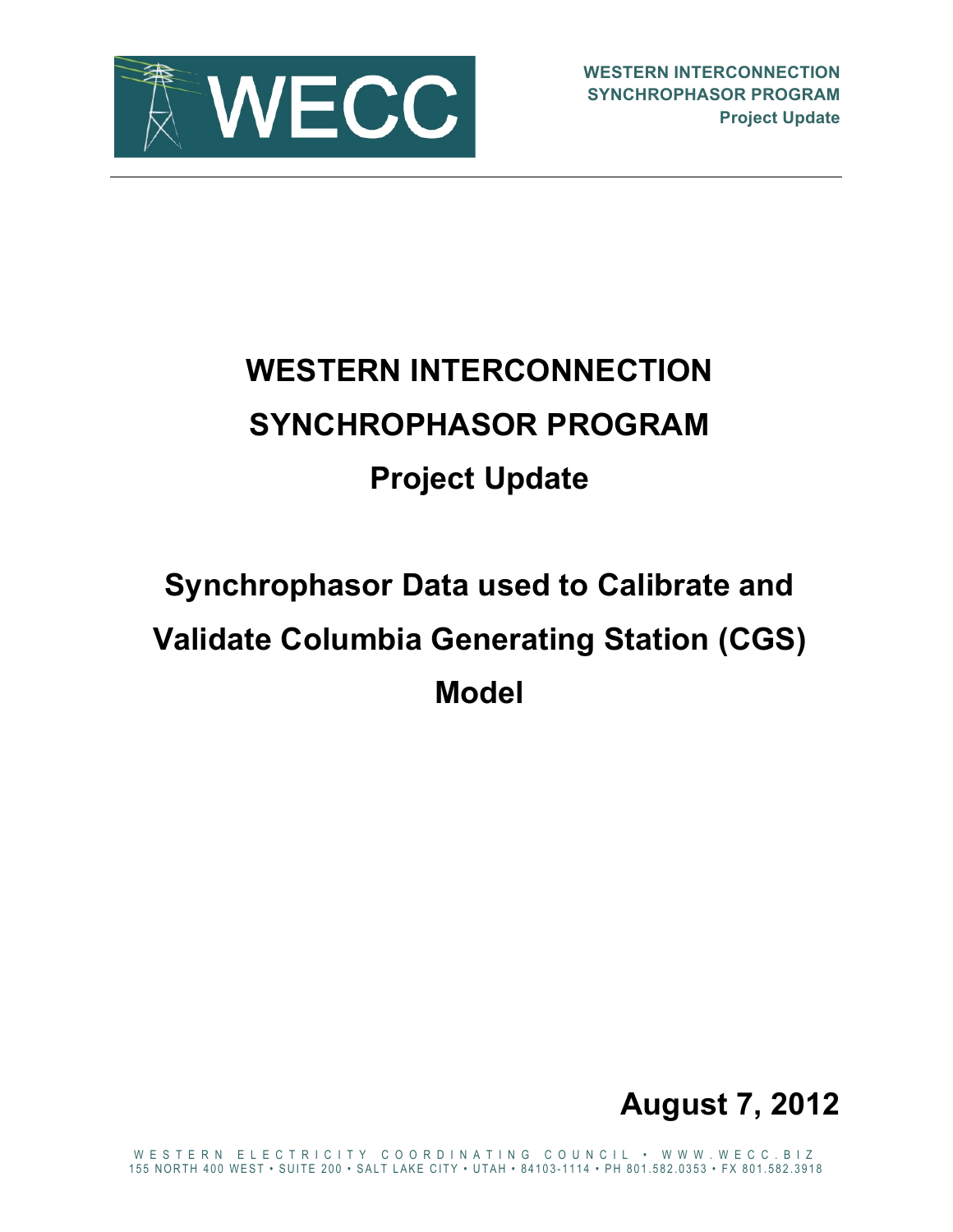



The Western Interconnection Synchrophasor Program (WISP) uses synchrophasor data to improve and verify the accuracy of generator models. Model validation improves power system reliability by verifying the simulation tools used to monitor and study the behavior of the power grid.

Bonneville Power Administration (BPA) recently completed the calibration and validation of a model, which predicts the dynamic behavior of the 1100 MW Columbia Generating Station (CGS) nuclear generator in Hanford, Washington. Models are used to simulate the behavior of power system components under both normal and abnormal conditions in order to set safe operating limits and to comply with North American Electric Reliability Corporation (NERC) reliability standards.

NERC standards require that generator models be validated every five years. Until recently, models were verified by taking the generator off-line and performing manual tests. Phasor Measurement Unit (PMU) data now can be used for this purpose without taking the generator off-line. Disturbances that occur on the Interconnection – both small and large – are recorded by PMUs to measure the generators' responses to these events. PMU's can assist in improving the generator model if needed, and verify that the model used in simulation closely tracks how the generator actually behaves.

BPA captured and recorded the PMU data measuring the CGS generator's actual response during four disturbance events to improve or calibrate the CGS model. Ten subsequent disturbances were run to verify or validate the new model with excellent results. The generator was on-line for the entire procedure, resulting in a savings of between \$100K and \$700K, depending on the timing of the avoided outage. The reliability benefits of the more-accurate model have not been quantified, but are additive.

To illustrate this improved accuracy, graphical depictions of the model before and after calibration for two events are shown below. In each case, the red traces reflect the simulated responses of the model and the blue traces reflect actual responses of the generator to the frequency and voltage inputs. Notice how closely the traces match after calibration: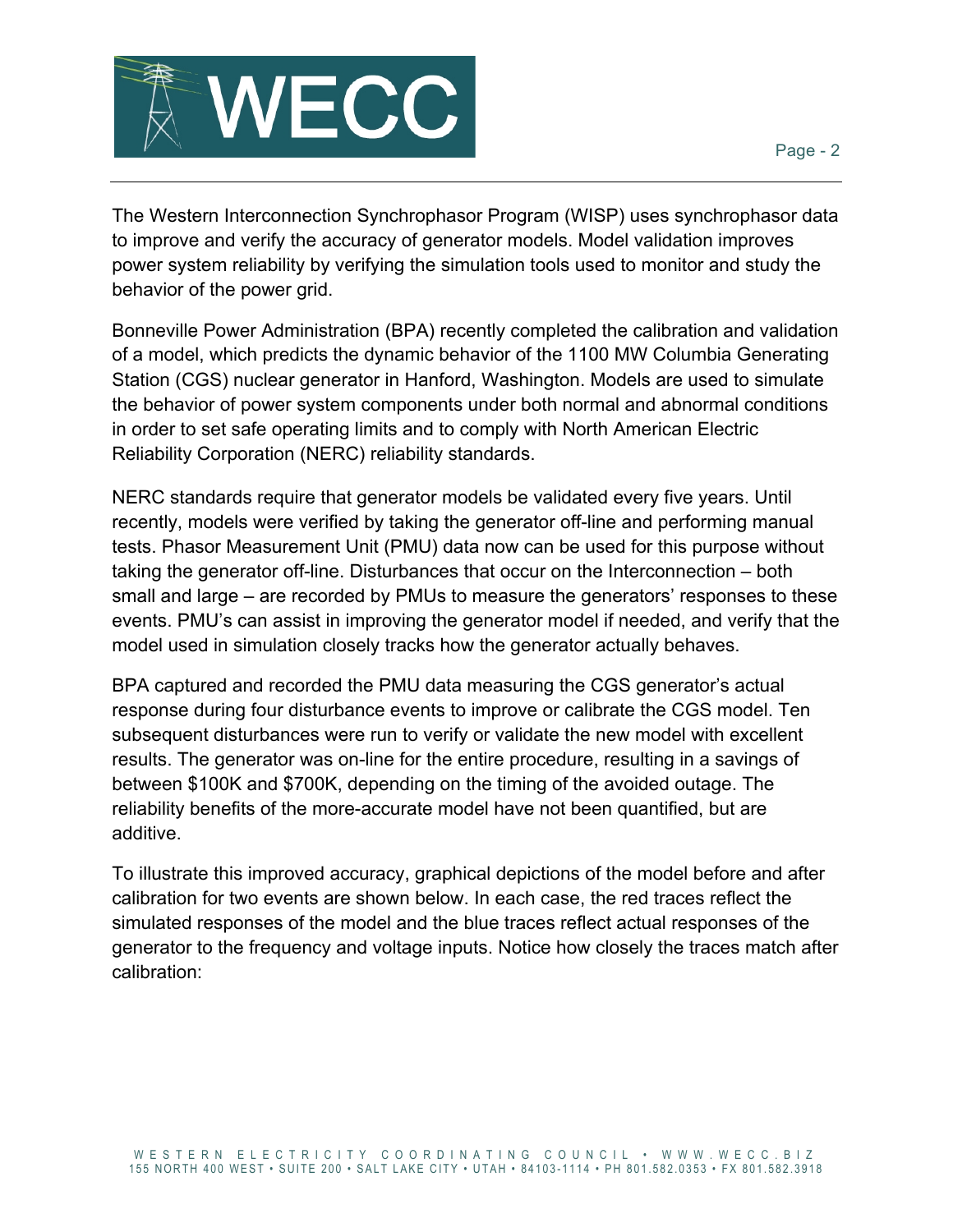

#### Page - 3

### Model Before Calibration: Event A



#### Model After Calibration: Event A

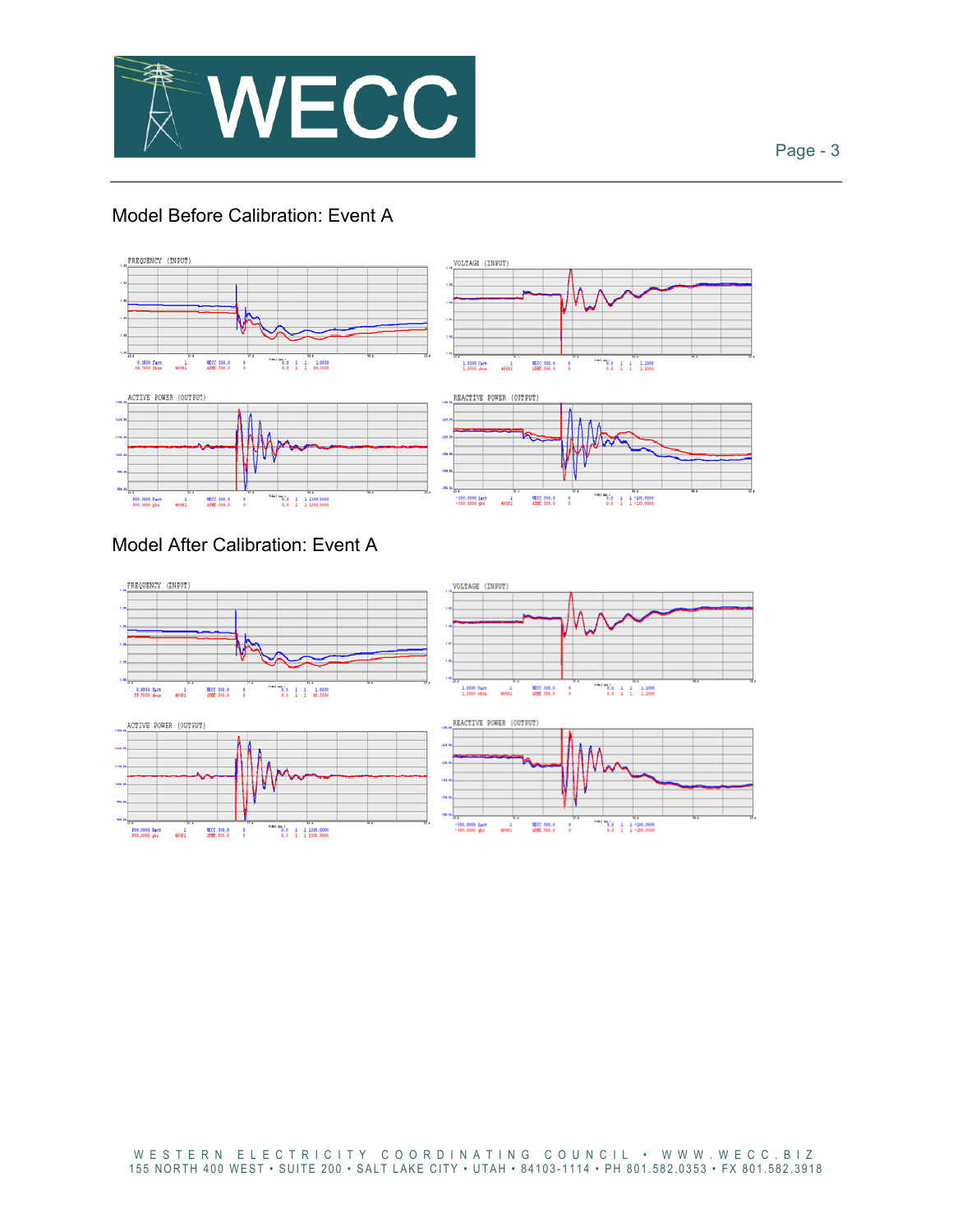

#### Model Before Calibration: Event B



### **About SGIG**

The U.S. Department of Energy awarded over \$328 million to support the installation of 1,400 PMUs across the United States under the American Recovery and Reinvestment Act's Smart Grid Investment Grant initiative. SGIG funds were awarded to accelerate the modernization of the nation's electric transmission and distribution systems and promote investments in smart grid technologies, tools, and techniques that increase flexibility, functionality, interoperability, cybersecurity, situational awareness, and operational efficiency.